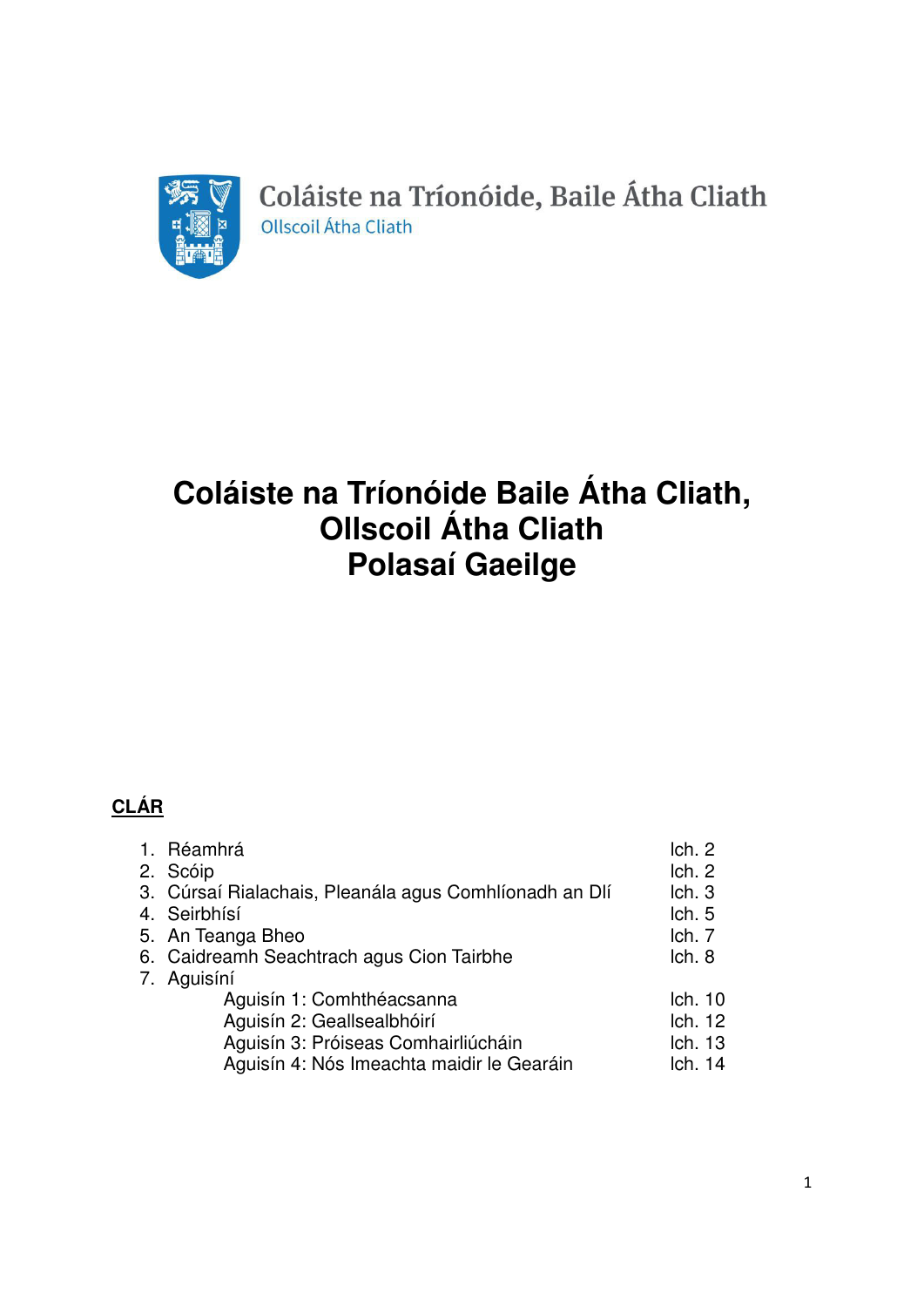# **1. RÉAMHRÁ**

Leagtar amach sa pholasaí seo dúthracht Choláiste na Tríonóide, Baile Átha Cliath, Ollscoil Átha Cliath [dá ngairtear "Coláiste na Tríonóide" anseo síos] i ndáil le forás na Gaeilge mar theanga bheo i measc bhaill an Choláiste agus ar fud phobal na hÉireann i gcoitinne. Sonraítear ann na bealaí ina dtreisíonn Coláiste na Tríonóide leis an nGaeilge agus a leanfar de bhonn daingean a chur fúithi. Sonraítear freisin na bealaí ina ndéanann an Ghaeilge tairbhe do Choláiste na Tríonóide.

Is é príomhchuspóir atá leis an bpolasaí seo creatchóras a chur ar fáil don fhorbairt ar an nGaeilge i gColáiste na Tríonóide san am atá romhainn, ionas gur féidir cur le líon na gcainteoirí gníomhacha Gaeilge i bpobal na hollscoile agus gur féidir freastal do riachtanais na gcainteoirí Gaeilge sin, trí leas a bhaint as modhanna atá praiticiúil, éifeachtúil agus ina gcúnamh ag gach ball foirne a bhfuil baint acu leis an bpolasaí a chur i bhfeidhm.

Agus an polasaí seo á chur i dtoll a chéile, is eol do Choláiste na Tríonóide chomh maith go bhfuiltear sa chás gur féidir tionchar chun sochair a imirt i ndáil leis an nGaeilge go ginearálta i bhfianaise ról tréan an Choláiste mar fhoras tábhachtach oideachais agus cultúir in Éirinn.

Le leagan amach an pholasaí seo, comhlíontar an gealltanas seo a leanas faoi Scéim Gaeilge Choláiste na Tríonóide 2013-2016, a d'aontaigh an Bord agus an tAire Stáit maidir le Gnóthaí Gaeltachta, i gcomhréir le hAcht na dTeangacha Oifigiúla 2003:

"3.9 Polasaí na Gaeilge Cuirfear Ráiteas Foirmiúil ar Pholasaí́ Gaeilge Choláiste na Tríonóide faoi bhráid an Bhoird le faomhadh. An sprioc: deireadh bhliain a haon (an 17 Samhain 2014)."

Beidh athbhreithniú ar an bpolasaí sin gach trí bliana nó mar is gá, de réir mar a thagann athrú ar chúinsí éagsúla.

# **2. SCÓIP**

Baineann an polasaí seo le gach ball foirne agus gach mac léinn de chuid Choláiste na Tríonóide, Baile Átha Cliath, Ollscoil Átha Cliath.

Tá na seirbhísí a luaitear sa cháipéis seo ar fáil lena n-úsáid ag gach ball foirne agus ag gach mac léinn de chuid na hollscoile, mura luaitear a mhalairt go sainráite.

Tá de rún leis an bpolasaí seo go dtiocfadh sé chun tairbhe don uile dhuine i bpobal Choláiste na Tríonóide agus don phobal i gcoitinne, go háitiúil agus go náisiúnta, taobh amuigh de Choláiste na Tríonóide.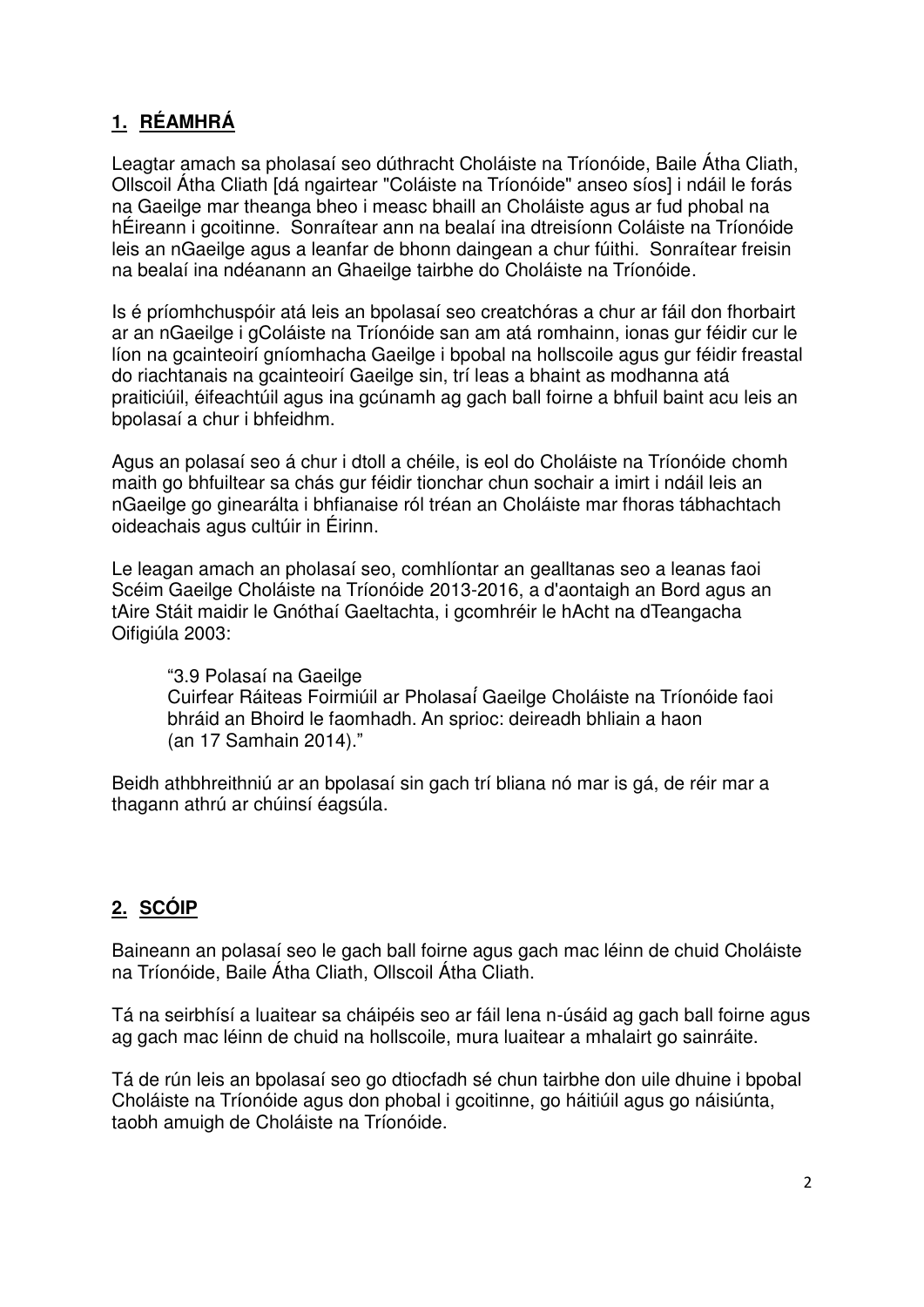Beidh cúnamh taca maidir leis an bpolasaí seo a chur i bhfeidhm ar fáil ag baill foirne Choláiste na Tríonóide ó Oifig na Gaeilge, agus is le meon na comhoibre a chuirfear an polasaí i bhfeidhm.

## **3. CÚRSAÍ RIALACHAIS, PLEANÁLA agus COMHLÍONADH AN DLÍ**

Tá Coláiste na Tríonóide dúthrachtach maidir le ceisteanna Gaeilge a mheas ar leibhéal ard sa chóras rialachais agus le pleanáil maidir leis an nGaeilge a thabhairt chun cinn a dhéanamh ar bhealach straitéiseach, i gcomhréir leis an reachtaíocht a bhaineann le hábhar.

Is fochoiste de chuid an Bhoird atá i gCoiste na Gaeilge agus is comhalta tofa de chuid an Bhoird é/í cathaoirleach an fhochoiste sin. Trí Ghaeilge is gnáth gnó Choiste na Gaeilge a dhéanamh cé gur féidir, ar ndóigh, le comhalta nó le haoi, labhairt leis an gcoiste i mBéarla más mian leo sin a dhéanamh. Cuirtear miontuairiscí chruinnithe Choiste na Gaeilge faoi bhráid an Bhoird i nGaeilge agus i mBéarla araon.

Feidhmíonn an tOifigeach Gaeilge ina rúnaí ag Coiste na Gaeilge. Déanann comhaltaí eile Choiste na Gaeilge ionadaíocht thar ceann raon leathan réimsí ar fud Choláiste na Tríonóide, réimsí léinn, réimsí riaracháin agus eagraíochtaí mac léinn san áireamh, mar seo a leanas:

- Rúnaí an Choláiste
- Déin
- An Chomhairle
- Cláraitheoir na Seomraí
- An Réimse Riaracháin agus Seirbhísí Taca
- An Leabharlann
- Roinn na Gaeilge agus na dTeangacha Ceilteacha
- Dámh na nEalaíon, na nDaonnachtaí agus na nEolaíochtaí Sóisialta
- Dámh na hInnealtóireachta, na Matamaitice agus na hEolaíochta
- Dámh na nEolaíochtaí Sláinte
- Aontas na Mac Léinn
- Aontas na nIarchéimithe
- An Cumann Gaelach

Leanfaidh Coláiste na Tríonóide de spriocanna sonracha i ndáil leis an nGaeilge a lua sa Plean Straitéiseach, mar a rinneadh sna Pleananna Straitéiseacha do na tréimhsí 2009-2014 agus 2014-2019. Féachfaidh Coiste na Gaeilge le cur le haidhmeanna straitéiseacha eile na hollscoile gan dochar do phríomhchuspóir an Choiste an Ghaeilge a chur chun cinn.

Tá Coláiste na Tríonóide tiomanta d'Acht na dTeangacha Oifigiúla agus na Rialacháin a chur i bhfeidhm go hiomlán. Leanfaidh an ollscoil de ghealltanais uaillmhianacha, éifeachtúla agus indéanta a lua sna Scéimeanna Teanga faoi Acht na dTeangacha Oifigiúla agus dá ngealltar a bhaint amach taobh istigh de na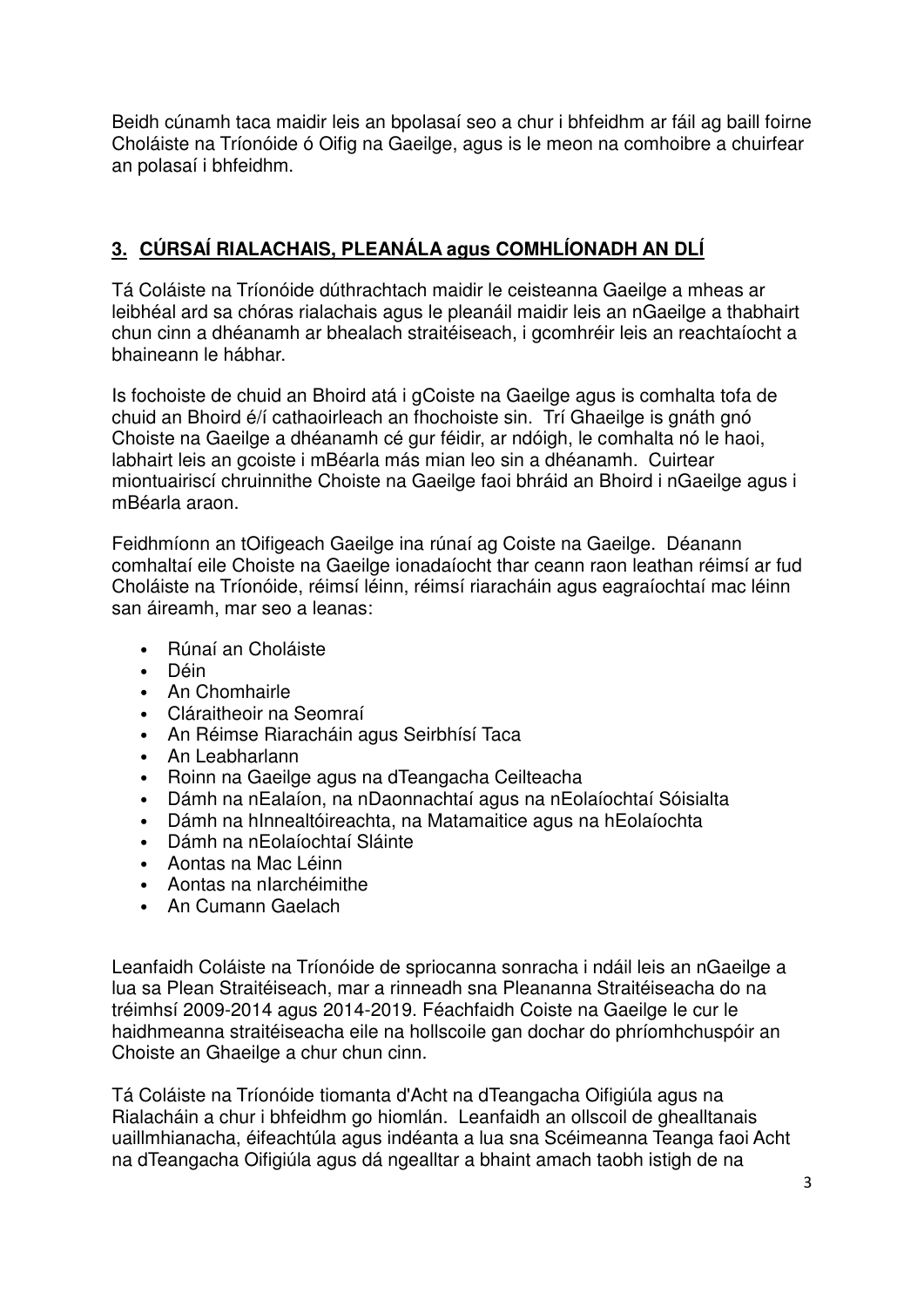tráthanna a shonraítear, faoi réir ag acmhainní agus srianta ó thaobh airgid agus foirne.

Déanann Oifigeach na Gaeilge (a thuairiscíonn chuig Coiste na Gaeilge), Aturnae an Choláiste agus Rúnaí an Choláiste monatóireacht ar an reachtaíocht faoin teanga agus na gealltanais sa Scéim Teanga a chur i bhfeidhm taobh istigh de Choláiste na Tríonóide. Is féidir le duine ar bith de phobal na hollscoile nó den phobal i gcoitinne teacht i gcaidreamh le hOifigeach na Gaeilge i ndáil leis an reachtaíocht nó na scéimeanna a chur i bhfeidhm. Pléifidh Oifigeach na Gaeilge go tráthúil agus go cóiriúil le gach fiosrúchán agus iarrfar comhairle Oifig an Choimisinéara Teanga nuair is cuí sin a dhéanamh.

Oibríonn Oifig na Gaeilge le pobal na hollscoile agus déantar comhordú ar na bearta taca don lucht foirne atá ag cur reachtaíocht teanga na tíre i bhfeidhm, cúnamh le comhfhreagras i nGaeilge, aistriúchán Béarla-Gaeilge agus teachtaireachtaí dátheangacha a thaifeadadh, ar chóras teachtaireachtaí gutháin maidir leis na príomhuimhreacha, san áireamh.

Sa chás go dtugtar chun aire gur tharla reachtaíocht na dteangacha a shárú taobh istigh de Choláiste na Tríonóide, déanfaidh Oifigeach na Gaeilge eolas a bhailiú faoin gcás ar an gcéad dul síos, agus bainfear leas as an eolas sin chun cúnamh agus tacaíocht a chur ar fáil don réimse inar tharla an sárú ar mhaithe le gach rialachán a bhaineann le hábhar a shásamh. I gcásanna den sórt sin, cuideoidh lucht foirne an réimse lena mbaineann agus Oifigeach na Gaeilge lena chéile, agus le hOifig an Choimisinéara Teanga nuair is cuí sin, chun teacht ar réiteach atá sásúil ag cách trína gcinntítear go mbíonn an reachtaíocht náisiúnta faoi theangacha á sásamh ag an ollscoil.

Tiocfaidh ar a laghad beart cumarsáide amháin in aghaidh na bliana ó Oifig na Gaeilge chuig gach réimse de chuid Choláiste na Tríonóide ina gcuirtear forálacha na reachtaíochta faoin nGaeilge de réir mar a bhaineann le hábhar an réimse sin in iúl. Tá eolas faoi reachtaíocht na dteangacha, téacs iomlán Scéimeanna Teanga Choláiste na Tríonóide san áireamh, ar fáil ar láithreán gréasáin oifigiúil Oifig na Gaeilge (www.tcd.ie/gaeloifig/acht-na-dteangacha-oifigiula) nó go díreach ó Oifigeach na Gaeilge ar a iarraidh.

Ba cheart don cheann réimse a chinntiú go bhfuil an lucht foirne ar fud gach réimse ar an eolas faoi na coinníollacha teanga a bhaineann leo agus gach beart oiriúnach a dhéanamh chun reachtaíocht na dteangacha a chur i bhfeidhm ar fud a réimse féin. Is é an polasaí ginearálta go bhfuil an réimse féin freagrach as aon chostas a bhaineann le reachtaíocht na dteangacha a chur i bhfeidhm sa réimse sin, mar shampla as comharthaí agus stáiseanóireacht a chur ar fáil. Tuigtear go hiomlán gur gá do gach réimse faoi leith tús áite a thabhairt do phríomhbheartaíocht an réimse agus cúrsaí buiséid á socrú.

Ní thagann aon chostas ó thaobh airgid ar an réimse féin i gceist leis an gcuid is mó de na coinníollacha teanga agus áitítear ar na réimsí leas a bhaint as an tseirbhís aistriúcháin Béarla-Gaeilge saor in aisce atá ar fáil don lucht foirne ó Oifig na Gaeilge. Tá Oifigeach na Gaeilge ar fáil maidir le comhairle faoi cheisteanna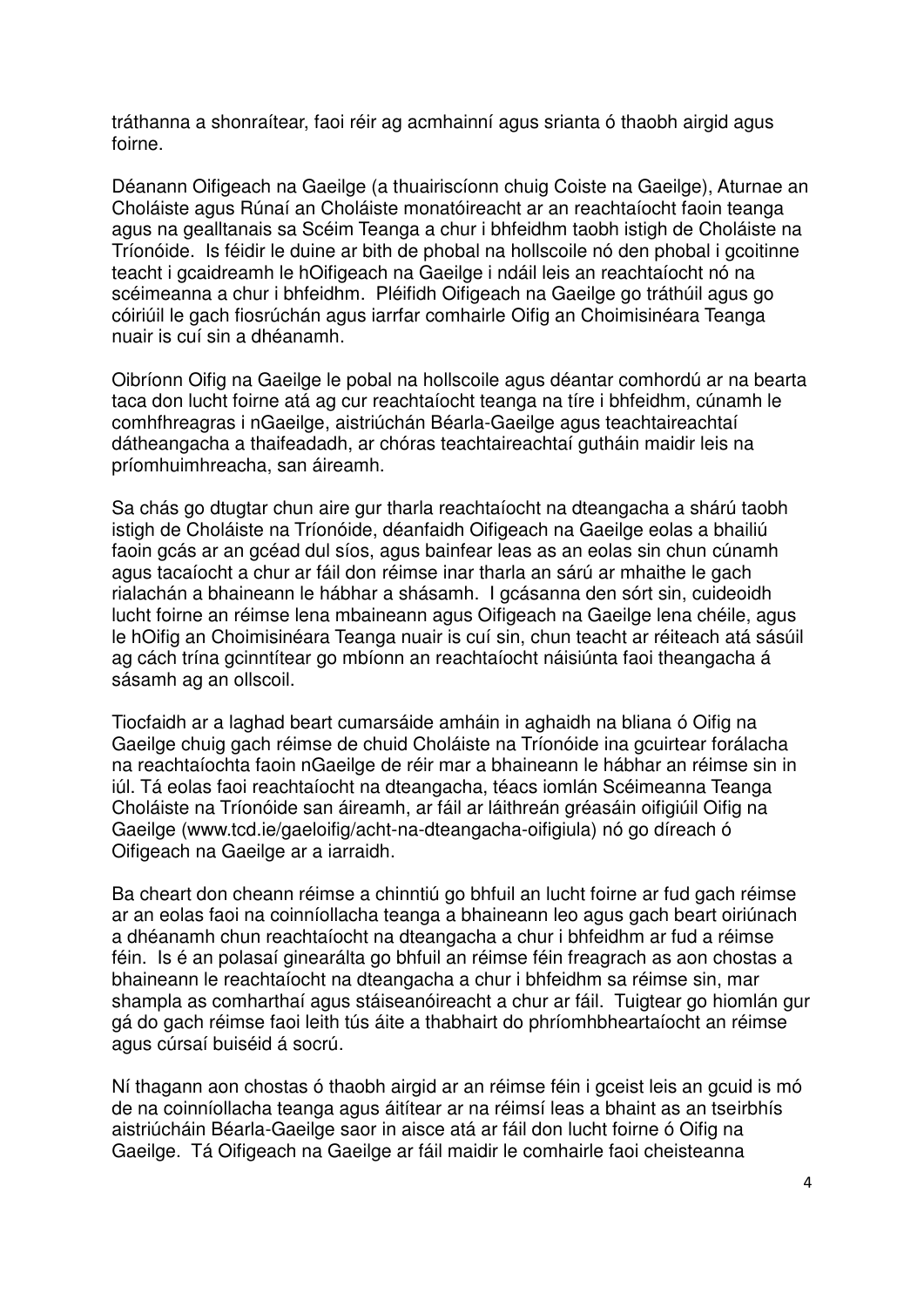sonracha faoi chomhlíonadh an dlí agus cuirfear acmhainní, mar shampla oiliúint ar bhaill aonair foirne, ar fáil do réimsí faoi leith de réir mar is cuí. Is prionsabal ginearálta é go n-oibríonn Oifigeach na Gaeilge go dlúth leis na réimsí áitiúla d'fhonn comhlíonadh an dlí a thabhairt i gcrích tríd an gcomhar agus ar bhealach a dhéanann tairbhe do gach taobh.

Admhaítear freisin gur ar an ollscoil féin atá an fhreagracht deiridh maidir lena chinntiú go bhfuil reachtaíocht na dteangacha á sásamh san ollscoil.

# **4. SEIRBHÍSÍ**

Leanfaidh Coláiste na Tríonóide de chur le líon agus le caighdeán na seirbhísí a chuirtear ar fáil trí Ghaeilge, agus d'oiread follasacht agus is féidir a bheith leis na seirbhísí trí Ghaeilge, an tráth céanna a dtugtar an cúnamh taca cuí don lucht foirne maidir leis na seirbhísí sin a chur ar fáil.

Cuirtear mic léinn agus baill foirne Choláiste na Tríonóide ar an eolas faoina bhfuil siad ina theideal faoin reachtaíocht náisiúnta ar chúrsaí teanga trí eolas a chuirtear ar fáil ar láithreán gréasáin Oifig na Gaeilge, www.tcd.ie/gaeloifig. Déantar poiblíocht ar líne agus i bhfoilseacháin chruachlóite ar na seirbhísí Gaeilge a chuireann Coláiste na Tríonóide ar fáil.

Faoi réir ag acmhainní a bheith ar fáil chuige agus an tábhacht céanna a bheith leo i gcónaí, leanfar de na seirbhísí Gaeilge uile a chuirtear ar fáil faoi láthair a chur ar fáil, agus déanfar leathnú agus feabhsú ar réimse agus ar chaighdeán na seirbhísí Gaeilge a chuirtear ar fáil.

Ar na seirbhísí Gaeilge barrthábhachta a bhfuil de rún ag Coláiste na Tríonóide iad a choinneáil ar bun agus iad a fheabhsú, tá siad seo a leanas:

- Seomra na Gaeilge, an seomra caidrimh agus an spás d'imeachtaí Gaeilge
- An Scéim Chónaithe, scéim chónaithe do mhic léinn le Gaeilge
- Ranganna Gaeilge saor in aisce do na baill foirne agus do na mic léinn ar fad
- Seirbhís don Chustaiméir sa Leabharlann, san Oifig Fiosrúcháin agus in Oifig an Phropaist
- Seirbhísí eile de chuid na Leabharlainne, lena n-áirítear úsáid na catalóige agus turais faoi threoir
- Seirbhísí Cumarsáide, mar shampla, foilseacháin áirithe, preaseisiúintí agus na meáin shóisialta
- Aistriúchán Gaeilge-Béarla saor in aisce don lucht foirne ó Oifig na Gaeilge

Tá Coláiste na Tríonóide tiomanta do chur leis an tuiscint ar na seirbhísí Gaeilge a bheith ar fáil trí phoiblíocht breise a dhéanamh ar na seirbhísí sin agus trí na mic léinn go háirithe a spreagadh chun na seirbhísí sin a iarraidh nuair atá siad ar fáil.

Is féidir le mic léinn, baill foirne nó daoine den phobal fiosrú an bhfuil seirbhís don chustaiméir ar fáil trí Ghaeilge i gceann ar bith de na réimsí oibre ar fud Choláiste na Tríonóide, agus bítear ag súil go gcaitheann gach páirtí maidir le hiarratas den sórt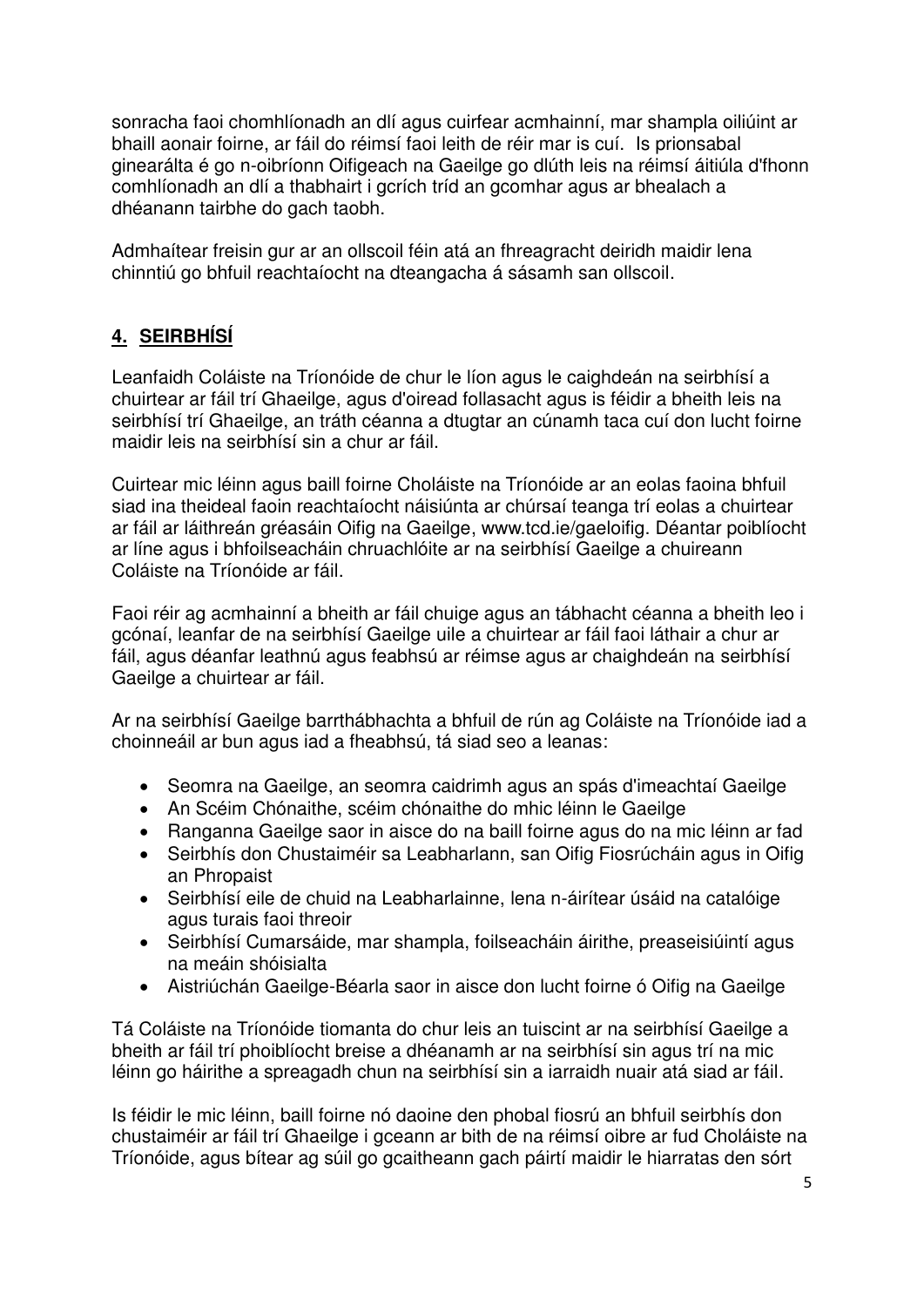sin lena chéile le barr measa agus le meon an chomhair. Níl de dhualgas ar lucht foirne na hollscoile seirbhís don chustaiméir a chur ar fáil i nGaeilge sa chás nár fógraíodh seirbhís den sórt sin a bheith ar fáil, agus sa chás nach bhfuil seirbhís den sórt sin ina chuid de chlár oibre pearsanta an bhall foirne. Tá fáilte, ina dhiaidh sin, roimh gach ball foirne gnó a dhéanamh trí Ghaeilge dá dtogra féin. Tá comhairle ar fáil ó Oifig na Gaeilge ag baill foirne ar mhaith leo gnó a dhéanamh trí Ghaeilge de réir a dtola féin, mar atá deiseanna cúnta praiticiúla, mar shampla comharthaí trínar féidir cumas Gaeilge a chur in iúl.

Sa chás gur fógraíodh seirbhís trí Ghaeilge, is é an polasaí go gcuirfear an tseirbhís ar fáil go pras agus ar chaighdeán nach ísle ná seirbhís den chineál céanna trí Bhéarla, ach athrú dosheachanta mar gheall ar leibhéil foirne agus aistriú foirne a thabhairt san áireamh.

Cé go bhfuil sé de dhualgas ar Choláiste na Tríonóide faoi reachtaíocht agus faoina Scéimeanna Teanga seirbhísí custaiméara dátheangacha sainithe a sheachadadh, ní hionann sin agus a rá go bhfuil iallach ar bhaill foirne nach measann go bhfuil a leithéid ar a gcumas seirbhísí díreacha Gaeilge a sheachadadh i gcaint ná i scríbhinn. Déanfar baill foirne a bheidh ag seachadadh seirbhísí dátheangacha duine-le-duine a aimsiú ar bhonn deonach.

Beidh cúnamh taca ag baill foirne Choláiste na Tríonóide a mbíonn baint acu le seirbhísí a chur ar fáil trí Ghaeilge ón lucht bainistíochta ina réimse féin agus ó Oifig na Gaeilge. Déanfar éascaíocht más féidir ar chor ar bith é don lucht foirne maidir le freastal ar ranganna Gaeilge inmheánacha saor in aisce. Is féidir le ball foirne freisin dul faoi oiliúint bhreise sa Ghaeilge más é tuairim an lucht bainistíochta sa réimse gur oiriúnach sin a dhéanamh. Beidh cúnamh taca ag gach duine a thugann faoi na ranganna Gaeilge go hinmheánach más mian leo tabhairt faoi cháilíocht TEG (Teastas Eorpach na Gaeilge) a ghnóthú.

Meastar Oifig na Gaeilge agus Roinn na Gaeilge agus na dTeangacha Ceilteacha a bheith ina ranna inarb í an Ghaeilge an teanga oibre. Ciallaíonn sin go bhfuil inniúlacht ar úsáid na Gaeilge ina choinníoll bunriachtanach maidir le fostaíocht i gceachtar acu agus gur féidir a bheith ag súil go n-úsáideann fostaithe an Ghaeilge mar phríomhtheanga oibre, cé gur féidir le comhghleacaithe agus leis an bpobal i gcoitinne roghnú idir Gaeilge agus Béarla mar theanga caidrimh leis na haonaid chéanna. Níl aon cheangal ar cheachtar den dá oifig taifid a choimeád i mBéarla. Ina ainneoin sin, beidh na hoifigí sásta gnó a dhéanamh trí Bhéarla. Tá Oifig na Gaeilge ar fáil chun aistriúchán Béarla ar cháipéisí oibre Gaeilge a chur ar fáil nuair is cuí sin.

Leanfaidh Roinn na Gaeilge agus na dTeangacha Ceilteacha den teagasc agus den mheasúnú ar mhodúil Nua-Ghaeilge a dhéanamh trí mheán na Gaeilge. Cuirfear bonn treise faoi theagasc agus faoi thaighde i nGaeilge nuair is féidir sin. Bíonn fáilte roimh obair acadúil na mac léinn a chur faoi bhráid i nGaeilge nuair is féidir le roinn an mheasúnaithe freastal dó sin agus nuair a aontaítear le roinn an mheasúnaithe roimh ré gur mar sin a dhéanfar. Tá fáilte i bprionsabal roimh thaighde ar chúrsaí Gaeilge ó aon réimse ábhair, agus déanfaidh Coláiste na Tríonóide iniúchadh maidir le deiseanna a bheadh ann modúil nua i nGaeilge a chur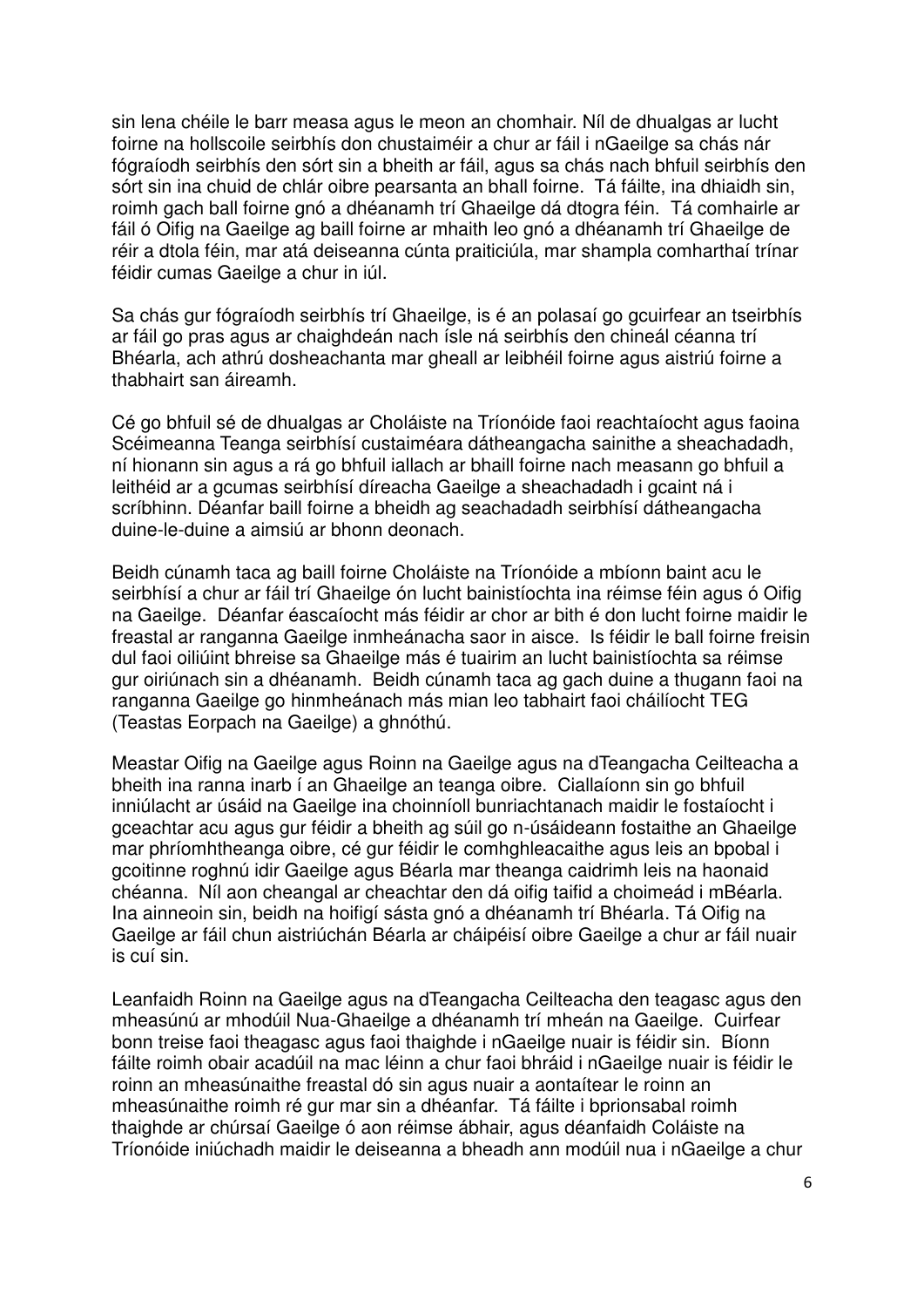ar bun i ranna seachas Roinn na Gaeilge agus na dTeangacha Ceilteacha, faoi réir ag éileamh agus acmhainní dóthanacha a bheith ann agus cúis mhaith lena dhéanamh ó thaobh an léinn.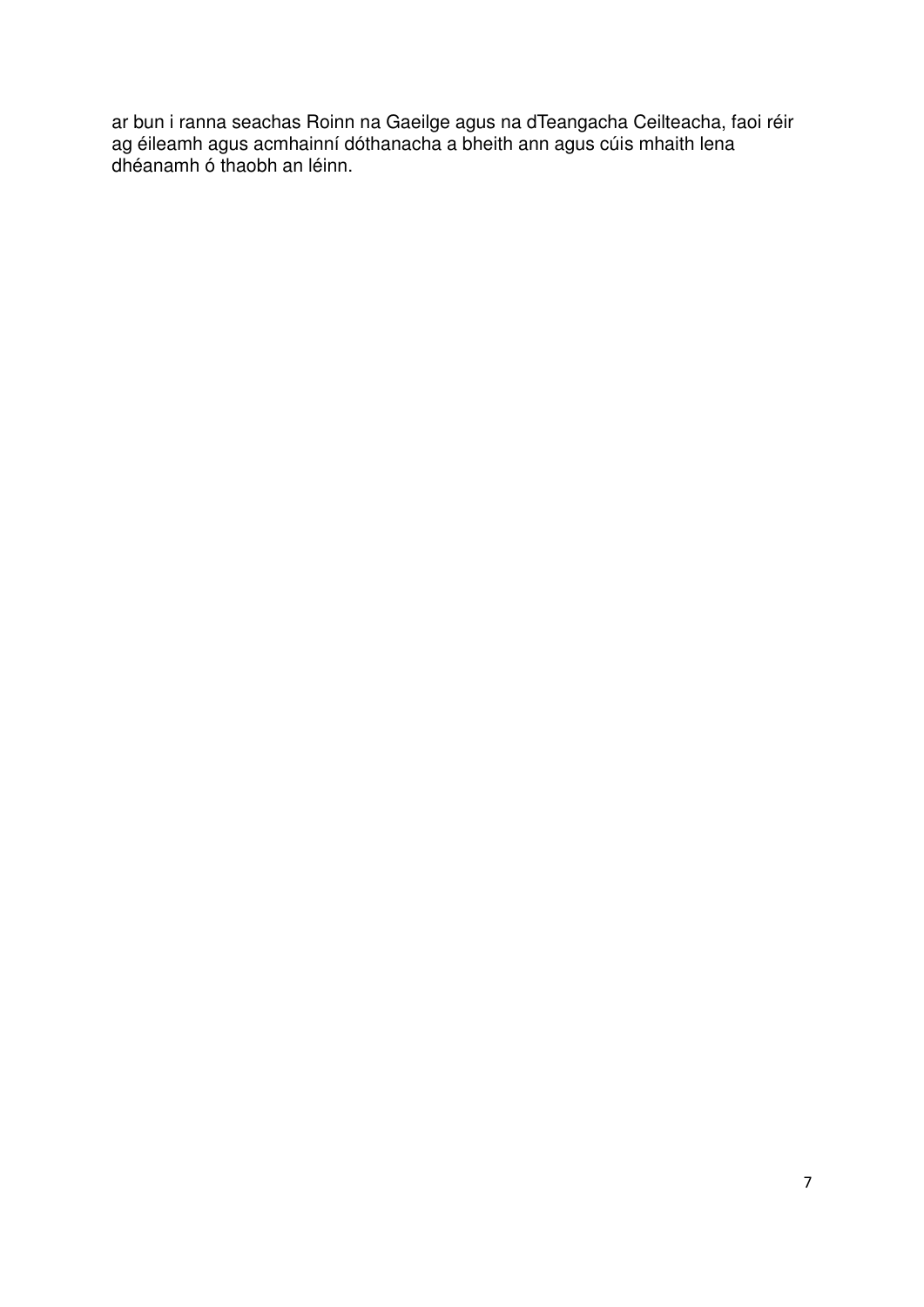#### **5. AN TEANGA BHEO**

Leanfaidh Coláiste na Tríonóide de chur le líon agus le tionchar na n-imeachtaí Gaeilge agus na bhfoilseachán, ag féachaint chuige i gcónaí go gcoinnítear craobhchóras nádúrtha cainteoirí ar bun ar fud réimsí uile shaol na hollscoile.

Tá Coláiste na Tríonóide tiomanta do chur le líon agus le tionchar na n-imeachtaí sóisialta agus cultúrtha Gaeilge a eagraítear, chomh maith leis na himeachtaí sin a leathnú taobh amuigh den phríomhchampas agus ar fud phobal na mac léinn ar fad.

Is mór le Coláiste na Tríonóide an cion tairbhe a dhéanann an Cumann Gaelach agus Aontas na Mac Léinn maidir le pobal nádúrtha Gaeilge a chruthú i measc na mac léinn. Leanfaidh Oifig na Gaeilge den chomhoibriú leis na grúpaí seo chun imeachtaí Gaeilge a rith, mar shampla an fhéile seachtaine, Éigse na Tríonóide, a eagraítear gach bliain.

Tá de rún ag Coláiste na Tríonóide ardú ar líon na mac léinn a labhraíonn Gaeilge gach lá ar bhonn sóisialta a spreagadh agus a éascú trí imeachtaí neamhfhoirmiúla a eagrú, mar shampla ciorcail comhrá. Cuirfear fáilte go sonrach roimh fhoghlaimeoirí nach bhfuil líofa sa Ghaeilge chuig imeachtaí oiriúnacha, agus déanfar gach dícheall meon na fáilte agus na cuimsitheachta a leanúint i leith na Gaeilge.

Bheadh súil ag Coláiste na Tríonóide go leanfaidh cuid mhór de na céimithe den Ghaeilge a úsáid i mbun an ghnáthshaoil dóibh tar éis an coláiste a fhágáil. Beidh fáilte ag Coláiste na Tríonóide roimh alumni ag cuid mhór de na himeachtaí Gaeilge, agus eagrófar roinnt imeachtaí Gaeilge do na alumni go sonrach.

Tá Coláiste na Tríonóide tiomanta chomh maith do líonra Gaeilgeoirí a chruthú i measc an lucht foirne, ar fud na réimsí ar fad. Eagrófar imeachtaí Gaeilge don fhoireann. Cuirfear le heolas bhaill na foirne ar thoilteanas dhaoine eile den fhoireann Gaeilge a labhairt trí acmhainn suaitheantas "Tá Gaeilge Agam" a chur le People Finder, trí eolaí bhaill foirne a bhfuil Gaeilge acu a choinneáil, agus trí chomharthaí in oifigí. Is ar bhonn deonach a chuirtear na deiseanna sin ar fáil.

Cuireann Coláiste na Tríonóide foilseacháin éagsúla ar fáil i nGaeilge chomh maith le bearta cumarsáide ar líne, foilseacháin do na mic léinn san áireamh. Cuirfear le líon agus le caighdeán fhoilseacháin Gaeilge na hollscoile de réir mar a bhíonn acmhainní ar fáil chuige sin chomh maith le tuiscint dhaoine i gcoitinne ar iad a bheith ar fáil. Leanfar de chaighdeán dian docht a chur i bhfeidhm i gcónaí maidir le haon téacs a chuireann Coláiste na Tríonóide ar fáil i nGaeilge, comharthaí, stáiseanóireacht agus cáipéisíocht oifigiúil san áireamh.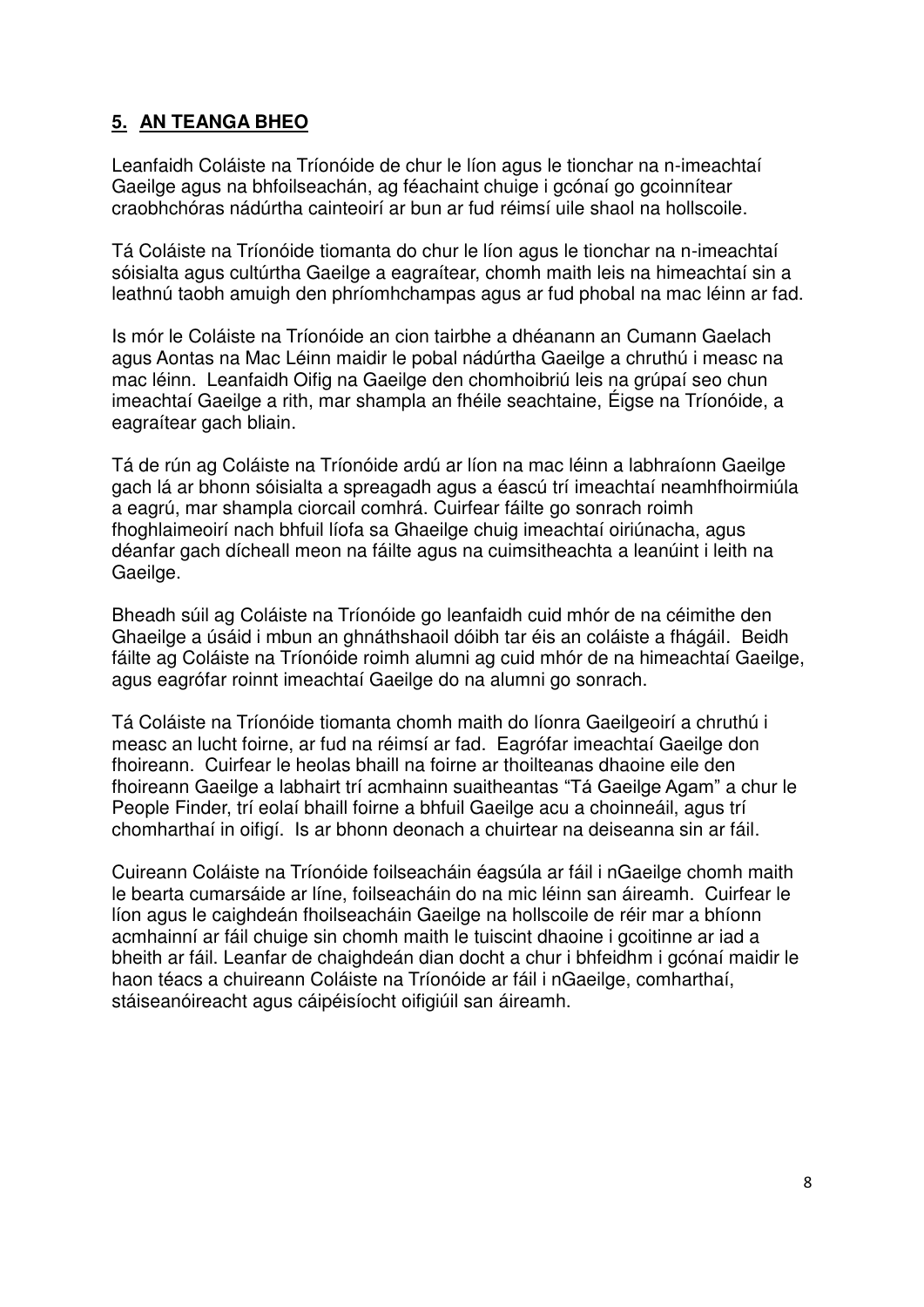#### **6. CAIDREAMH SEACHTRACH agus CION TAIRBHE**

Bíonn caidreamh ag Coláiste na Tríonóide le lucht labhartha na Gaeilge go háitiúil agus go náisiúnta ar bhealaí éagsúla. Bíonn tairbhe ag Coláiste na Tríonóide as an nGaeilge ar bhealaí éagsúla chomh maith.

Bíonn cead isteach ag an bpobal chuig imeachtaí Gaeilge Choláiste na Tríonóide nuair is féidir sin. Mar shampla, tá an ciorcal comhrá Gaeilge a eagraítear gach seachtain sa Bhutrach ina ghné thábhachtach den chaidreamh seachtrach atá ag an ollscoil le pobal Bhaile Átha Cliath i gcoitinne. Tá de rún ag an gColáiste cur i gcónaí le tuiscint an phobail ar na himeachtaí Gaeilge seo a bheith ar siúl, trí mhodhanna oibre atá éifeachtúil ó thaobh costais, mar shampla na meáin shóisialta agus fógraíocht shaindírithe.

Moltar cuairteanna ar cheantair Ghaeltachta ag lucht foirne agus ag mic léinn Choláiste na Tríonóide, ós féidir le tamall a chaitheamh báite i dtimpeallacht Gaeilge feabhas mór a chur ar scileanna agus ar mhisneach an duine in úsáid na teanga. Faoi láthair, caitheann mic léinn Nua-Ghaeilge i Roinn na Gaeilge agus na dTeangacha Ceilteacha tréimhse sa Ghaeltacht mar chuid éigeantach den bhunchéim, agus eagraíonn an Cumann Gaelach turais go dtí an Ghaeltacht ó am go chéile. Ba chóir éascaíocht dhéanamh do dhaoine den lucht foirne a bhfuil baint acu le seirbhís trí Ghaeilge a chur ar fáil maidir le staidéar a dhéanamh i gceantar Gaeltachta sa chás go mbeadh sin oiriúnach agus nuair is féidir é ó thaobh acmhainní agus cúrsaí sceidil.

Tá liosta urlabhraithe ag Coláiste na Tríonóide do na meáin chumarsáide Ghaeilge agus cuirtear fógraí go rialta i nuachtáin náisiúnta Gaeilge. Oibríonn Coláiste na Tríonóide i gcomhar le heagraíochtaí náisiúnta chur chun cinn na Gaeilge nuair is cuí sin, agus leanfaidh Oifigeach na Gaeilge de chomhpháirtíochtaí atá chun tairbhe don dá pháirtí a chothú leis na heagraíochtaí sin.

Tuigeann Coláiste na Tríonóide an fiúntas atá leis an nGaeilge mar ghné bhuntábhachtach den iléagsúlacht chultúir san ollscoil. Is foras é Coláiste na Tríonóide ina bhfuil an t-ilteangachas ag teacht chun cinn i gcónaí ann agus beidh an chothabháil agus an fhorbairt ar na háiseanna ann á dhéanamh leis an aird chuí ar dhaoine a labhraíonn teangacha seachas an Béarla. Mar shampla, ba cheart go mbeadh córais ríomhaireachta na hollscoile in ann oibriú le carachtair speisialta (de leithéid "á"). Ba cheart go bhféadfaí ainm agus sloinne na mac léinn ar fad agus na mball foirne ar fad a litriú i gceart, carachtair speisialta san áireamh, ar bhunachair sonraí na hollscoile, gan aon chur isteach míchuí ar an duine. Is féidir an "síneadh fada" nó comhartha aicinn aníos a úsáid ar an gcóras SITS agus ar an gcóras CoreHR i ndáil le hainmneacha pearsanta.

Tuigeann Coláiste na Tríonóide go bhfuil an Ghaeilge ina sócmhainn maidir le mic léinn idirnáisiúnta a mhealladh agus déanfar bolscaireacht dá réir ina leith sin. Leanfaidh Oifig na Gaeilge agus Oifig an Leas-Uachtaráin maidir le Caidreamh Domhanda den obair i gcomhar ar bhealaí chun taithí na mac léinn idirnáisiúnta ar an nGaeilge agus ar chultúr na hÉireann a fheabhsú.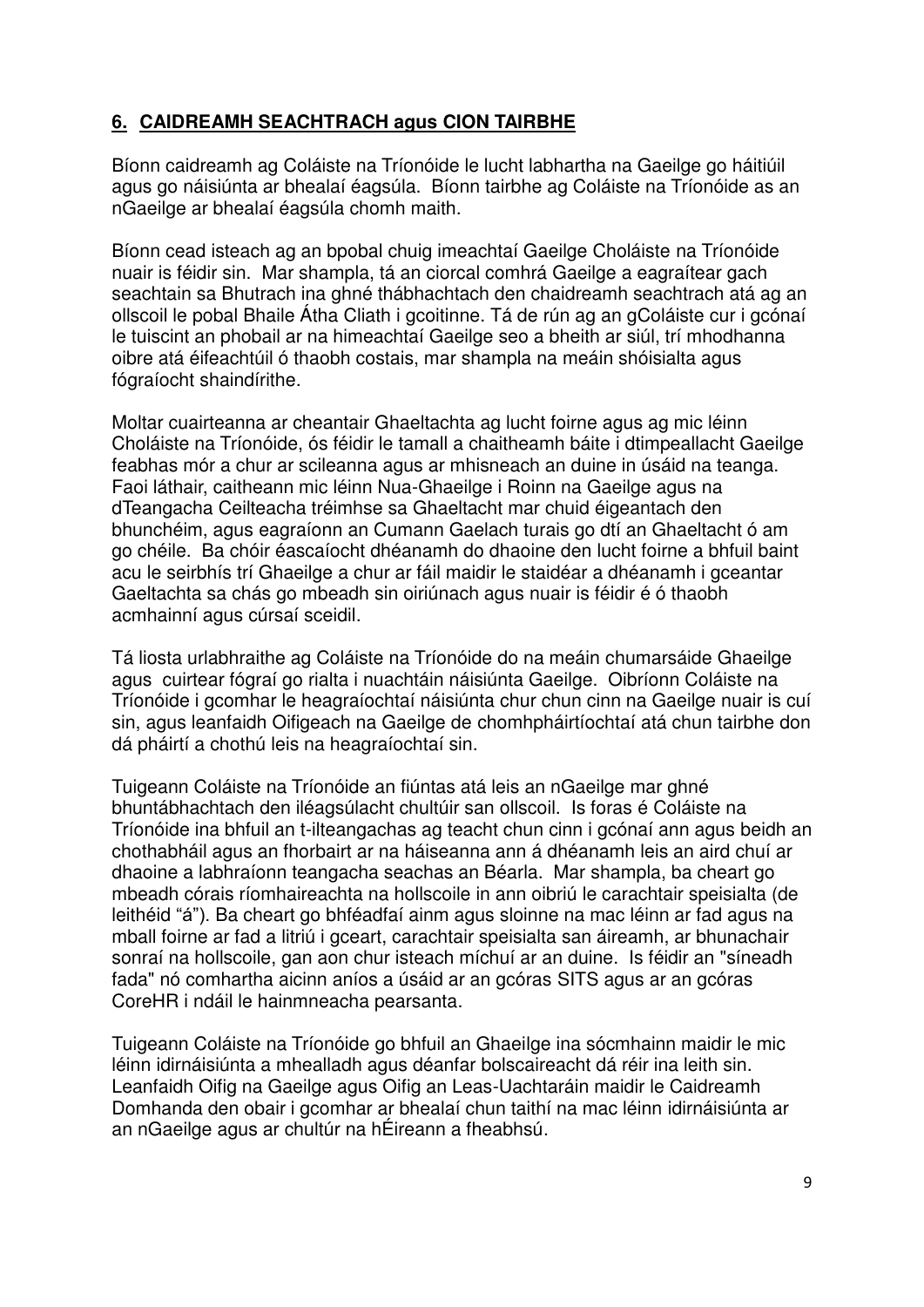Bíonn tairbhe as an nGaeilge do Choláiste na Tríonóide ó thaobh cúrsaí feasachta, mic léinn a earcú agus ioncam a ghnóthú, agus déanfar scrúdú ar dheiseanna chun sin a thapú níos mó san am atá romhainn. Treiseoidh Oifigeach na Gaeilge nuair is féidir le fiontraíocht agus nuáil i ndáil leis an nGaeilge, páirtmhaoiniú tograí nó fiontair gnó de chuid mic léinn san áireamh. Tabharfar alumni a bhfuil Gaeilge acu i gcaidreamh le saol Choláiste na Tríonóide in athuair trí imeachtaí agus trí bhearta cumarsáide.

Cuirfear mic léinn reatha de chuid na hollscoile a bhfuil labhairt na Gaeilge acu, gan bheann ar an Nua-Ghaeilge a bheith mar ábhar don chéim acu, ar an eolas faoi dheiseanna fostaíochta agus gnó a bhaineann leis an nGaeilge, trí chomhoibriú idir Oifig na Gaeilge, Roinn na Gaeilge agus na dTeangacha Ceilteacha, agus an tSeirbhís Ghairmthreorach.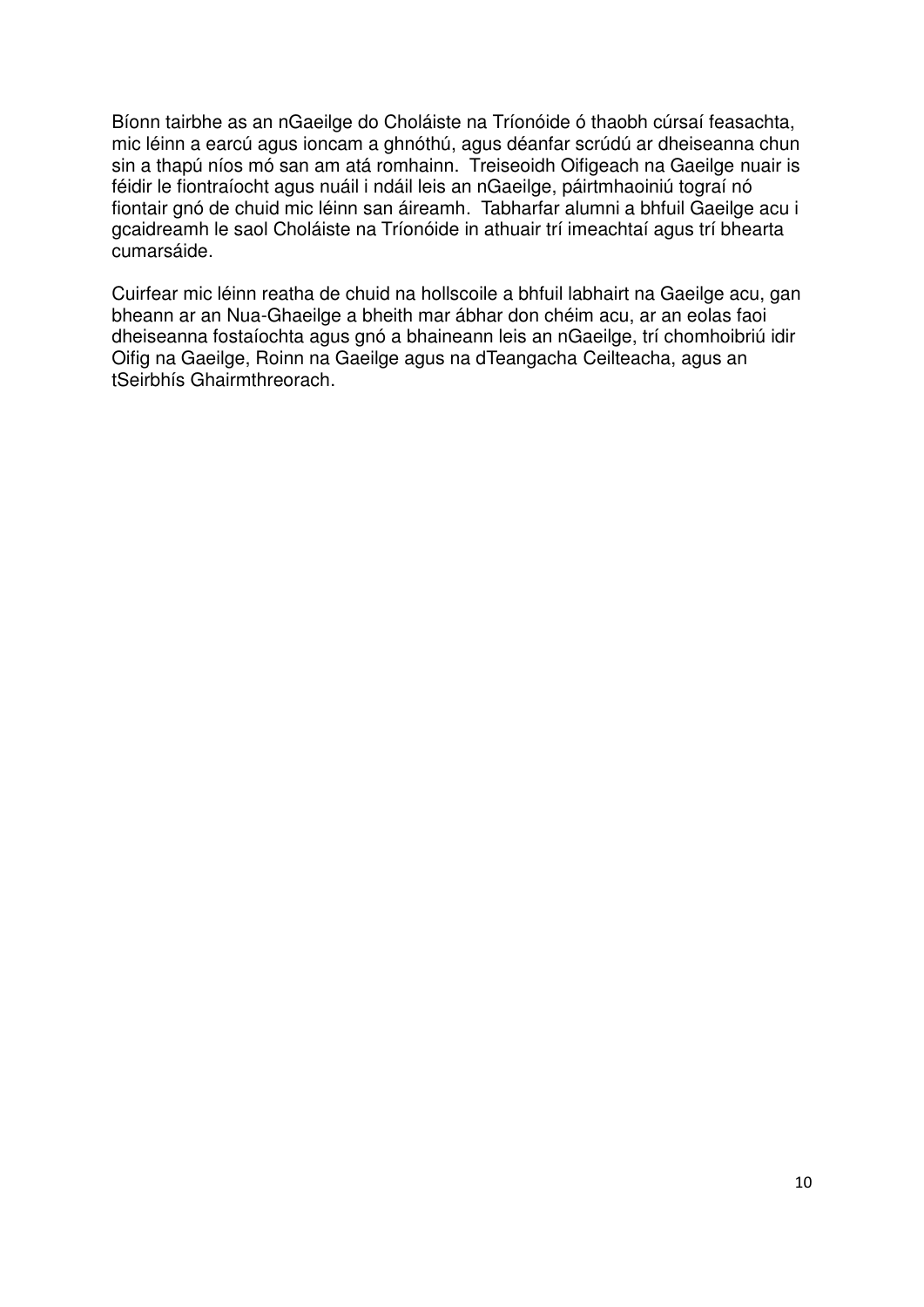#### **AGUISÍN1 - COMHTHÉACS**

#### **An Reachtaíocht agus Ábhar Beartais**

Faoi Bhunreacht na hÉireann (1937), " Ós í an Ghaeilge an teanga náisiúnta is í an phríomhtheanga oifigiúil í". Tá an Ghaeilge ina teanga oifigiúil agus ina teanga oibre de chuid an Aontais Eorpaigh (AE) ó mhí Eanáir 2007 i leith.

Leagtar síos in Acht na nOllscoileanna 1997 i measc na haidhmeanna atá le hollscoileanna, "teangacha oifigiúla an Stáit a chur chun cinn, ag féachaint go speisialta do chaomhnú, do chur chun cinn agus d'úsáid na teanga Gaeilge".

Tá d'aidhm le hAcht na dTeangacha Oifigiúla 2003 agus le Rialacháin na bliana 2008 "líon agus caighdeán na seirbhísí trí Ghaeilge a chuireann comhlachtaí poiblí ar fáil don phobal a mhéadú agus a fheabhsú, ar bhealach eagraithe, thar thréimhse ama." Tá dualgais áirithe ar Choláiste na Tríonóide faoi Acht na dTeangacha Oifigiúla, ina measc Scéim Teanga a chur ar fáil gach 3 bliana nó mar sin, ina leagtar amach go sonrach bealaí ina gcuirfidh an ollscoil feabhas ar na seirbhísí agus ar na háiseanna do lucht labhartha na Gaeilge.

Faoi Reachtanna Comhdhlúite Choláiste na Tríonóide 2010, is feidhm fhorchoimeádta de chuid an Bhoird gach Scéim Teanga a mheas agus, nuair a chinntear air sin, a cheadú. Sa chaibidil maidir leis an bPobal i gCoitinne, luaitear: "Nuair is cuí, déanfaidh an Coláiste a dhícheall an méid sin a dhéanamh as Gaeilge agus an Ghaeilge a chur chun cinn."

Luaitear sa Straitéis Fiche Bliain don Ghaeilge 2010-2030 "[gurb] é aidhm pholasaí an Rialtais i leith na Gaeilge ná úsáid agus eolas ar an nGaeilge a mhéadú mar theanga phobail ar bhonn incriminteach." Leagtar amach an ról atá le forais tríú leibhéal sa phróiseas seo mar seo a leanas:

Tá sé tábhachtach ó thaobh normalú a dhéanamh ar úsáid na teanga go mbeadh teacht ar ranganna agus ar ghníomhaíochtaí Gaeilge agus go gcruthófaí atmaisféar ar champas a aithníonn gur cuid dhlúth den saol sóisialta chomh maith le cuid dhlúth den saol acadúil sa choláiste í an teanga. Tá ról tábhachtach ag institiúidí tríú leibhéal ó thaobh tionchar a imirt ar an teanga a labhróidh duine ar feadh a shaoil agus ó thaobh a húsáide i measc mic léinn agus maidir le tacú le tionscnaimh theanga áitiúla sa phobal trí chéile […]" [l. 16]

Tá spriocanna sonracha maidir leis an nGaeilge luaite i bPlean Straitéiseach Choláiste na Tríonóide 2014-2019, i ndáil le comhlíonadh an dlí, cur chun cinn na teanga, seirbhís a chur ar fáil agus oiliúint a chur ar an bhfoireann. Luaitear dúthracht Choláiste na Tríonóide mar seo a leanas sa Phlean Straitéiseach 2014-19: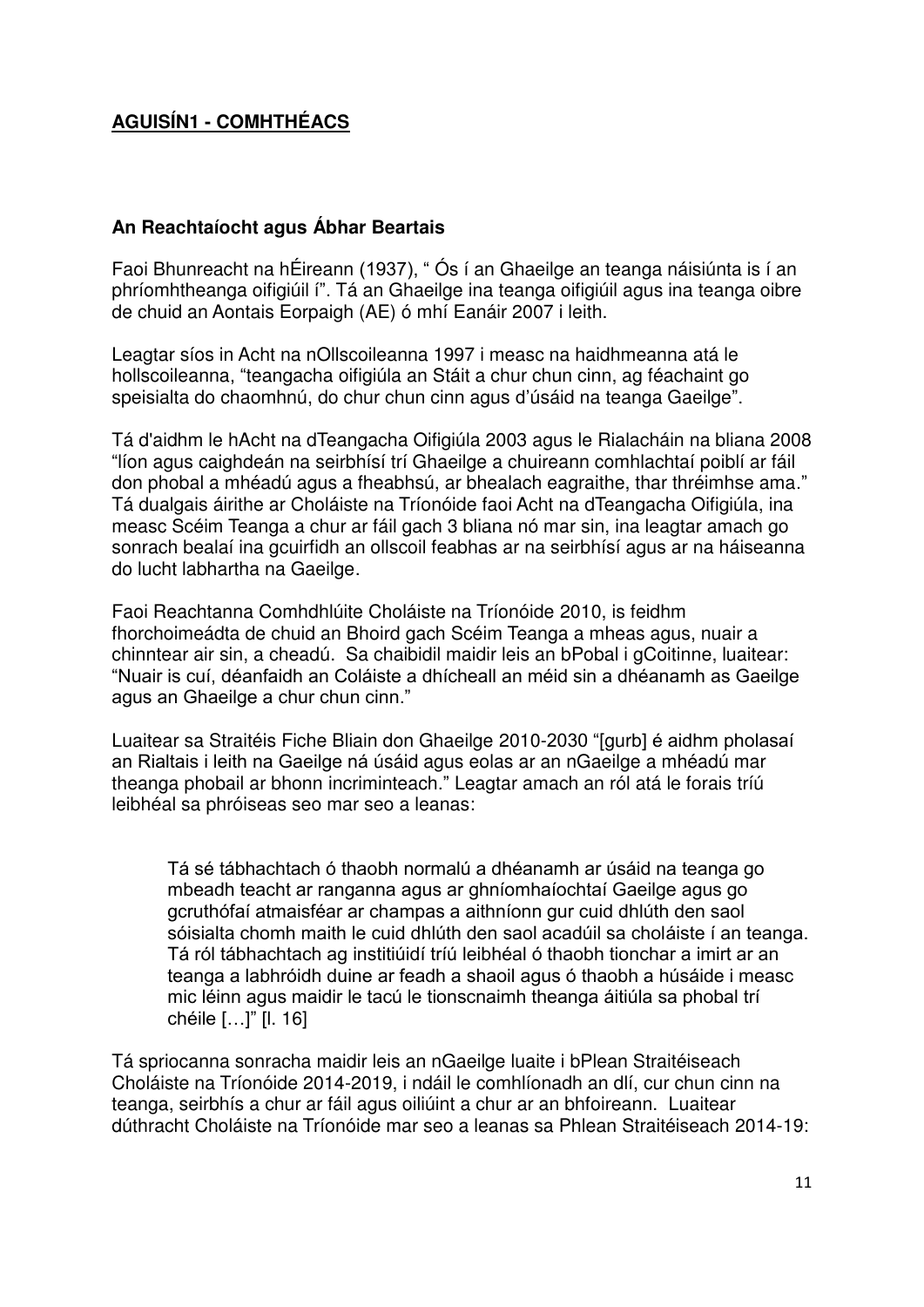"Táimid tiomanta i leith na Gaeilge mar ghné lárnach de shaol an choláiste agus mar ghné luachmhar d'éagślacht an choláiste. Leanfaimid de thacaíocht a thabhairt i gcomhair úsáid agus chur chun cinn na Gaeilge agus de sheirbhísí Gaeilge a fheabhsú." [l. 73]

#### **An Pobal agus an Cultúr**

Tá ról barrthábhachtach ag an nGaeilge san fhorbairt leanúnach a thagann ar fhéiniúlacht náisiúnta mhuintir na hÉireann. Cuireann eolas ar an nGaeilge ar chumas duine gnéithe áirithe de chultúr na hÉireann a thapú gan dul i muinín an aistriúcháin, i ndáil leis an litríocht, an stair, amhráin agus eile, ar mhaithe le taitneamh pearsanta a bhaint as nó mar ábhar léinn. Measann cuid mhór daoine, in Éirinn agus thar lear, fiúntas agus áilleacht dá cuid féin a bheith ag baint leis an teanga aisti féin.

Is mionteanga í an Ghaeilge atá i mbaol go cinnte de réir UNESCO. Tá an teanga i gcontúirt go háirithe sna ceantair Ghaeltachta faoin tuath inar mhair an teanga go leanúnach mar phríomhtheanga pobail. Tá dúshlán faoi leith i gceist leis seo do stát na hÉireann.

An tráth céanna, tá athbheochan ag tarlú i limistéir uirbeacha de leithéid Bhaile Átha Cliath, go háirithe i ndáil le hoideachas trí mheán na Gaeilge. I nDaonáireamh 2011, luaigh 41% de na freagróirí go raibh ar a gcumas Gaeilge a labhairt. Is féidir a cheapadh, le bonn réasúin, go mbeadh figiúr níos airde i gceist i gColáiste na Tríonóide mar a mbeadh mórchuid lucht na hollscoile agus gan ach tamall gairid caite ó stop siad ag foghlaim na teanga go foirmiúil mar chuid den oideachas dara leibhéal.

Tá an Ghaeilge ina gné thábhachtach den fhéiniúlacht phearsanta ag cuid mhór de phobal Choláiste na Tríonóide. Is cainteoirí dúchais Gaeilge roinnt de bhaill foirne, de mhic léinn agus d'alumni na hollscoile. Tá cuid mhaith eile a roghnaigh an Ghaeilge mar chéad teanga. Tá roinnt eile fós nach bhfuil labhairt na Gaeilge go líofa acu ach atá i bhfabhar chur chun cinn agus fhorbairt na teanga agus a d'fhéadfadh a bheith i mbun í a fhoghlaim.

Tá borradh faoin líon de mhic léinn Choláiste na Tríonóide a chuaigh faoi oideachas ar leibhéal na bunscoile agus/nó ar an dara leibhéal trí mheán na Gaeilge. Tá á thuar chomh maith faoin bPlean Straitéiseach 2014-2019 go mbeidh forás ar líon na mac léinn i gColáiste na Tríonóide a thagann as tíortha thar lear – d'fhéadfadh go mbeadh suim ag na mic léinn sin an Ghaeilge a fhoghlaim agus cultúr traidisiúnta na nGael a thapú.

Tá aitheantas níos mó á thabhairt ag fostóirí do na scileanna inaistrithe a fhoghlaimíonn mic léinn i mbun beartaíochta taobh amuigh de churaclam dóibh. Fágann an stádas oifigiúil atá leis an nGaeilge in Éirinn agus san AE go bhfuil cuid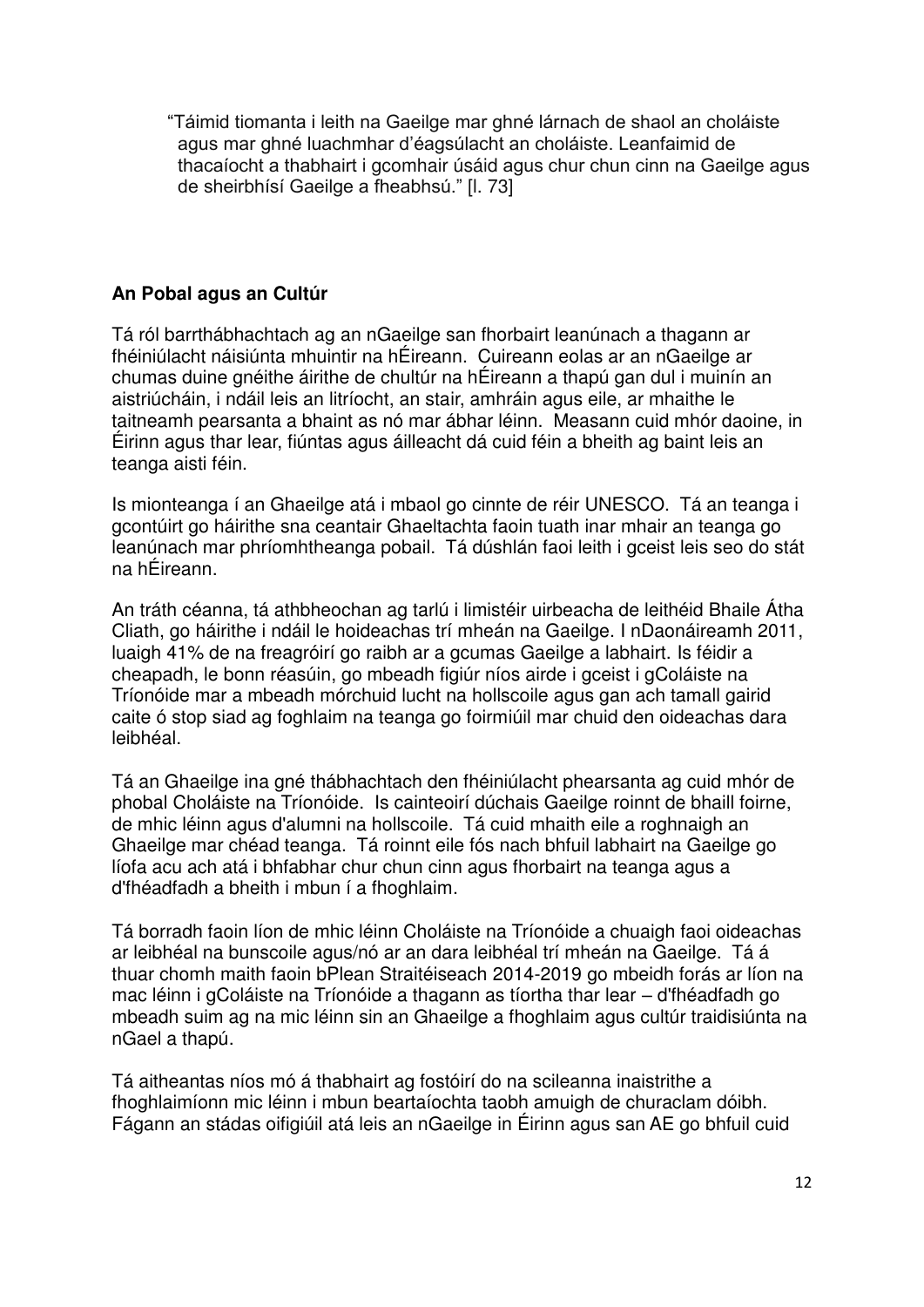mhór deiseanna fostaíochta ar fáil ag céimithe a bhfuil ardchaighdeán inniúlachta acu ar an nGaeilge a úsáid.

#### **An Ghaeilge i gColáiste na Tríonóide**

Ó cuireadh Cathaoir na Gaeilge i gColáiste na Tríonóide ar bun sa bhliain 1840, tá obair theagaisc agus obair thaighde ar an teanga ar siúl ag Roinn na Gaeilge agus na dTeangacha Ceilteacha. Bhíodh scéim chónaitheach do mhic léinn Gaeilge agus seirbhísí eile á rith tráth ag foireann na Roinne.

Bhunaigh mic léinn i gColáiste na Tríonóide an Cumann Gaelach sa bhliain 1907 chun an Ghaeilge a chur chun cinn, agus tá sé ar cheann de na cumainn is mó i measc chumainn na mac léinn san ollscoil sa lá atá inniu ann, le líon ba mhó ná 1,000 ball sa bhliain 2014/15.

Cuireadh Oifig na Gaeilge ar bun sa bhliain 2008 d'fhonn comhordú a dhéanamh ar Acht na dTeangacha Oifigiúla 2003 a chur i bhfeidhm i gColáiste na Tríonóide agus comhordú a dhéanamh freisin ar sheirbhísí Gaeilge agus ar chur chun cinn na Gaeilge go ginearálta i gColáiste na Tríonóide.

Tá ceangal ag Coláiste na Tríonóide le cuid mhór daoine iomráiteacha a chuir an Ghaeilge chun cinn, mar shampla Dubhghlas de hÍde, duine de bhunaitheoirí Chonradh na Gaeilge agus an chéad duine a bhí ina Uachtarán na hÉireann, agus Máirtín Ó Cadhain, údar cáiliúil a bhí ina Ollamh i Scoil na Gaeilge.

Tá sciar suntasach (timpeall is 40% i bhFómhar na bliana 2014) de na daoine a chláraíonn le ranganna Gaeilge saor in aisce Choláiste na Tríonóide a dhéanamh ar mic léinn idirnáisiúnta iad. Bíonn an-tóir freisin ag mic léinn idirnáisiúnta ar an modúl faoi Theanga agus Litríocht na Gaeilge a chuireann Roinn na Gaeilge agus na dTeangacha Ceilteacha ar fáil.

Tá Coláiste na Tríonóide tiomanta go hiomlán don fhorbairt leanúnach ar an nGaeilge, mar is léir ó na seirbhísí, na himeachtaí agus na foilseacháin iomadúla Gaeilge, agus ón bpolasaí seo a leagan amach. Bíonn fáilte i gcónaí i gColáiste na Tríonóide roimh dhíospóireacht agus roimh phlé measúil ar cheisteanna faoin nGaeilge le meon saoirse cainte agus de ghrá an fhiosrúcháin intleachtúil.

## **AGUISÍN 2 - GEALLSEALBHÓIRÍ**

- Coiste na Gaeilge
	- Fochoiste de Bhord Choláiste na Tríonóide a bhfuil mar phríomhról aige an Ghaeilge a chur chun cinn i saol na hollscoile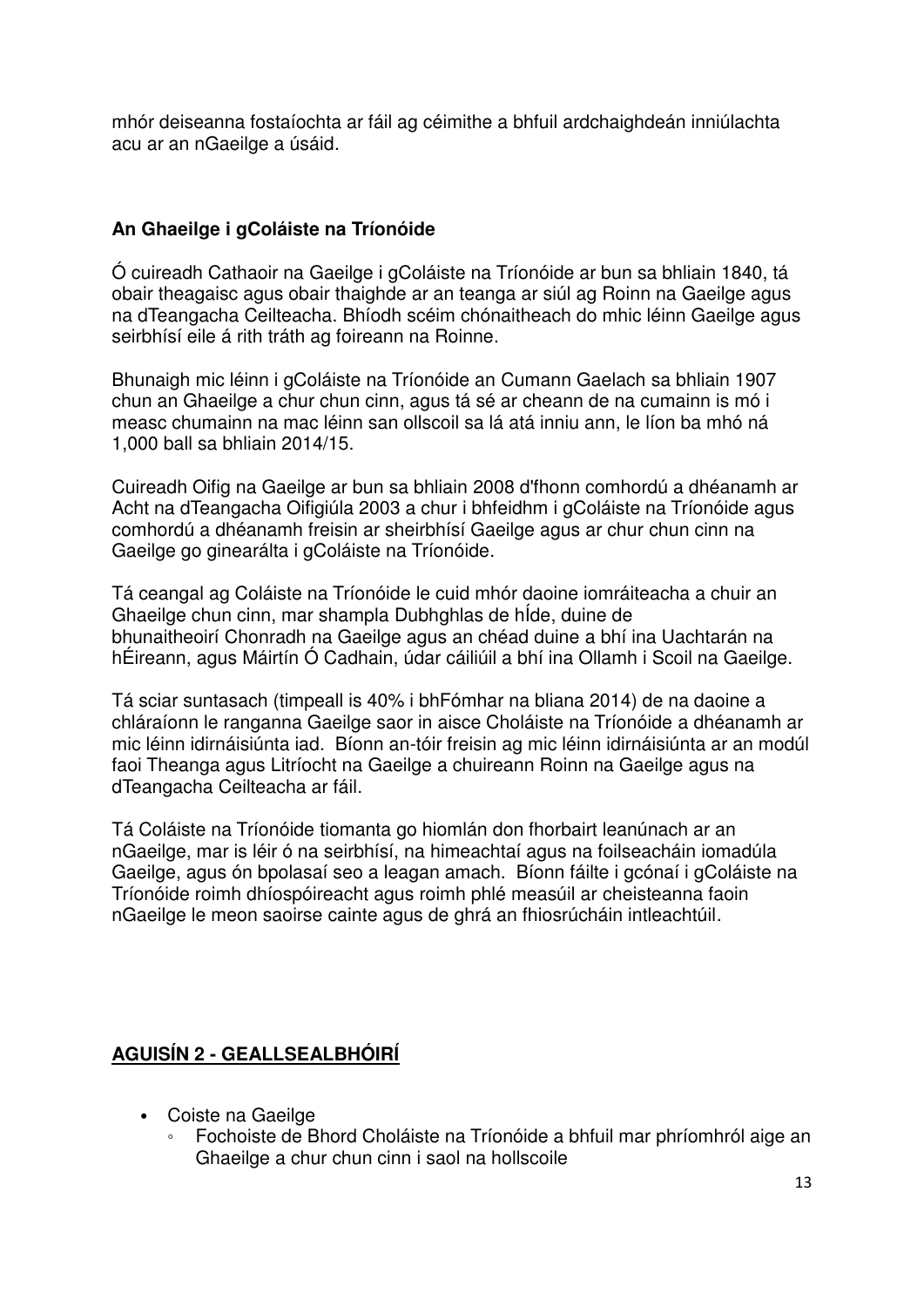- Oifig na Gaeilge
	- Cuireann cinntí Choiste na Gaeilge i ngníomh, déanann monatóireacht ar chomhlíonadh le reachtaíocht teanga ábhartha agus déanann riarachán ar sheirbhísí áirithe Gaeilge
- An Cumann Gaelach
	- Cumann na mac léinn maidir leis an nGaeilge, an complacht aonair is mó maidir le lucht labhartha na Gaeilge i gColáiste na Tríonóide
- Aontas na Mac Léinn agus Aontas na nIarchéimithe
	- Na heagraíochtaí ionadaíochta ag mic léinn uile na hollscoile. Tá Oifigeach Gaeilge faoi leith ag Aontas na Mac Léinn. Is féidir le gach mac léinn leas a bhaint as seirbhísí éagsúla trí Ghaeilge i gColáiste na Tríonóide, agus is féidir páirt a ghlacadh i gcur chun cinn na Gaeilge le linn a dtréimhse staidéir san ollscoil.
- Roinn na Gaeilge agus na dTeangacha Ceilteacha
	- Roinn na Gaeilge agus na dTeangacha Ceilteacha ina ndéantar an Ghaeilge a theagasc, taighde ar theanga agus ar litríocht na Luath-Ghaeilge agus na Nua-Ghaeilge, chomh maith le bearta léinn, sóisialta agus riaracháin a dhéanamh trí Ghaeilge
- Baill foirne i ranna eile léinn agus seirbhíse
	- Sa mhéid is go ndéantar an reachtaíocht náisiúnta faoi theangacha a chur i bhfeidhm, agus sa mhéid go bhféadfadh bearta áirithe léinn, sóisialta agus/nó riaracháin a bheith á ndéanamh trí Ghaeilge ar bhonn aontaithe nó ar bhonn deonach

## **AGUISÍN 3 – PRÓISEAS COMHAIRLIÚCHÁIN**

Chuathas i gcomhairle ar an gcéad dul síos le Coiste na Gaeilge, ar a bhfuil comhaltaí ainmnithe thar ceann réimsí éagsúla de chuid na hollscoile, i ndáil leis an bpolasaí seo. Tugadh cuireadh sonrach ansin d'Aontas na Mac Léinn, don Chumann Gaelach agus do Roinn na Gaeilge agus na dTeangacha Ceilteacha, comhairle a ghlacadh lena gcuid ball féin, agus aighneacht a chur faoi bhráid. D'aontaigh Coiste na Gaeilge dréacht den pholasaí ag cruinniú an 19 Feabhra 2015. Cuireadh an dréacht sin faoi bhráid na nOifigeach Feidhmiúcháin ansin lena mheas agus moladh an dréacht sin den pholasaí a chur i láthair phobal na hollscoile go hiomlán d'fhonn an leibhéal cuí comhairliúcháin a chinntiú. 3

Sula ndearnadh an comhairliúchán ginearálta sin, rinneadh comhairle maidir le réimsí sonracha a luaitear mar chuid den pholasaí ionas gur cinntíodh an cruinneas agus an phraiticiúlacht i ndáil le hábhar an pholasaí.